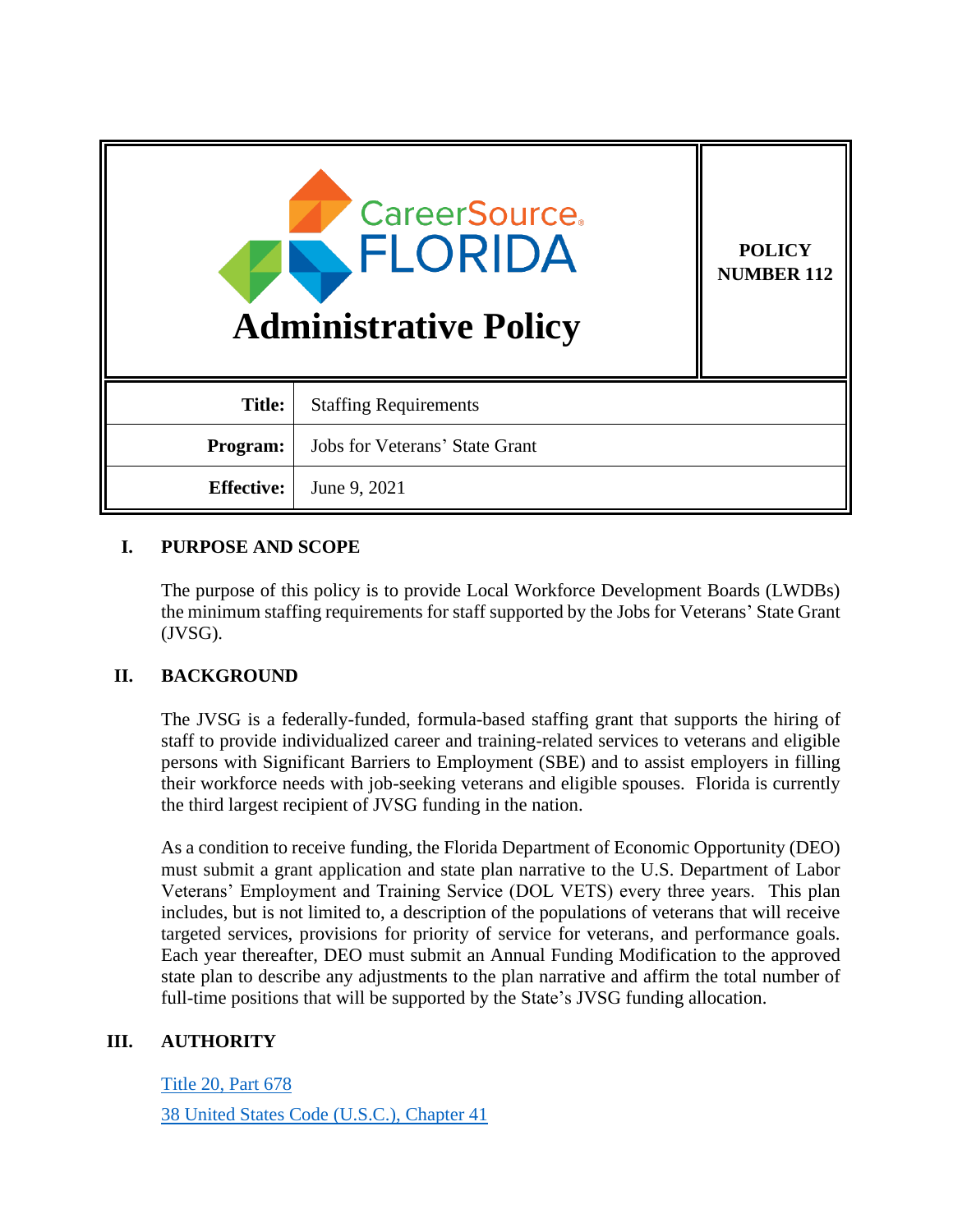[Veterans Program Letter \(VPL\) 01-19](https://www.dol.gov/sites/dolgov/files/VETS/legacy/files/01-19-Training-Requirements-and-Reference.pdf) VPL [03-14](https://www.dol.gov/sites/dolgov/files/VETS/legacy/files/VPL-03-14.pdf) VPL 03-14, [Change 1](https://www.dol.gov/sites/dolgov/files/VETS/legacy/files/VPL-03-14-Change-1.pdf) VPL 03-14, [Change 2](https://www.dol.gov/sites/dolgov/files/VETS/legacy/files/VPL-03-14-Change-2.pdf)

# **IV. POLICIES AND PROCEDURES**

Florida has established a fully integrated workforce services delivery system with DEO as the designated entity responsible for the administration of all workforce services programs, including the JVSG. The Department provides workforce services through Florida's 24 chartered LWDBs and their network of local CareerSource Career Centers.

JVSG-funded staff are fully integrated into the career center to form a comprehensive team that provides services to veterans that address their employment and training needs. LWDBs have assigned JVSG-funded staff allocated according to veteran population and the needs of the community. JVSG-funded staff are state merit staff, jointly managed by the LWDBs in accordance with current grantee-subgrantee agreements.

# **A. JVSG-Funded Staff**

The JVSG supports the salary, benefits, and fair-share cost of staff positions employed under a merit personnel system. These staff are included among the comprehensive career center required partner staff, which consists of all staff employed by programs or activities operated by partners listed in [20 CFR 678.400.](https://www.govinfo.gov/app/details/CFR-2017-title20-vol4/CFR-2017-title20-vol4-sec678-400)

The JVSG program, in and of itself, does not constitute the entirety of Florida's veterans' services. Rather, the program is a partner within Florida's workforce development system. The JVSG program fills a specific role in the career center delivery of services to specific veterans and other eligible persons. The JVSG program directly supports the following positions:

- 1. **Disabled Veteran Outreach Program (DVOP) Specialist:** DVOP specialists are jointly managed staff assigned to the LWDB to provide individualized career services to SBE veterans and other eligible individuals through the case management process in accordance with Title 38, U.S. Code and current Veteran Program Letters (VPLs). The LWDB must fill DVOP positions with eligible veterans and give preference to those with disabilities as defined in [Title 38, U.S.C.](https://www.govregs.com/uscode/title38_partIII_chapter41_section4103A) 4103A with priority given to special disabled veterans and then disabled veterans.
- 2. **Local Veteran Employment Representative (LVER):** LVER staff are jointly managed staff assigned to the LWDB who actively advocate for employment and training opportunities with business, industry, and community-based organizations on behalf of veterans, consistent with Title 38, U.S Code and current VPLs. LVER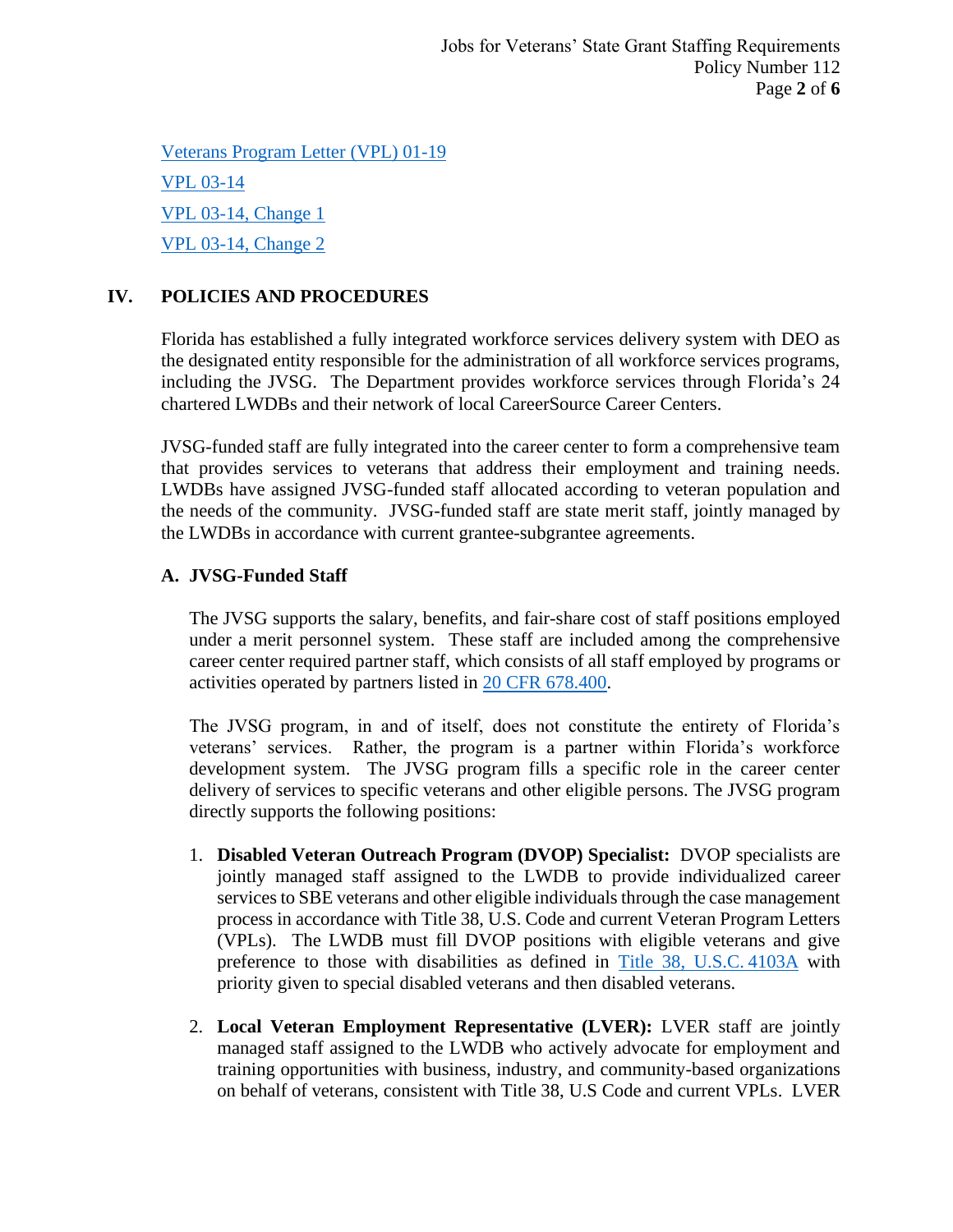positions are filled in accordance with [Title 38 U.S.C.](https://www.govregs.com/uscode/38/4104) 4104; with priority given to disabled veterans and then eligible veterans.

3. **Consolidated Position (DVOP/LVER)**: A JVSG-funded staff person who performs both the duties of the DVOP Specialist and LVER. Consolidated DVOP/LVER positions must promote a more efficient administration of JVSG program services to employers and veterans, with an emphasis on veterans with disabilities.

#### **B. Local Staffing Level Designations**

The JVSG program consists of, at minimum, both a LVER and DVOP specialist, or, a Consolidated Position (DVOP/LVER). The deliberate assignment of JVSG staffing levels to LWDBs is paramount to the success of the JVSG program. The proportion of DVOP and LVER staff, as well as the total number of JVSG-funded, full-time positions assigned to each LWDB, is determined by DEO through an analysis of veteran population using data compiled from the Department of Veterans Affairs National Center for Veteran Analysis and Statistics. The statewide, total number of JVSGfunded, full-time positions, by classification, is tracked and maintained by the State Veterans' Program Coordinator (SVPC) and submitted annually to USDOL VETS.

LWDBs may request a modification to the proportion of DVOP and LVER staff or the number of JVSG-funded positions in their local area by submitting a written justification for the requested changes to the SVPC at [VETS@deo.myflorida.com.](mailto:VETS@deo.myflorida.com) LWDBs are not authorized to eliminate or modify JVSG-funded positions without approval from DEO.

## **C. JVSG-Funded Position Vacancies**

In accordance with [U.S. Code, Title 38, Chapter 41,](https://uscode.house.gov/view.xhtml?path=/prelim@title38/part3/chapter41&edition=prelim) the state is required to expend JVSG funds in accordance with planned budgets submitted to USDOL VETS. To ensure JVSG funds are expended within the grant period, LWDBs must ensure JVSG-funded position vacancies are posted and filled with qualified veterans in a prompt manner. Failure to properly staff JVSG-funded positions may result in a loss of JVSG program funding and subsequently impact the State's ability to serve Florida's veterans.

JVSG-funded vacancies must be advertised and filled through the People First Job Center at [https://jobs.myflorida.com.](https://jobs.myflorida.com/) LWDBs may post vacancies through the People First Job Center immediately upon learning of the anticipated vacancy, there is no requirement to wait until the position is vacant. The LWDB may use a single posting to fill multiple vacancies for a period of up to 6 months. LWDBs may contact the DEO Bureau of Human Resource Management for assistance regarding posting vacancies through the People First Job Center.

JVSG funds may be used to support the advertising of JVSG vacancies through private job boards (i.e. Indeed, Monster) in addition to Employ Florida; however, applicants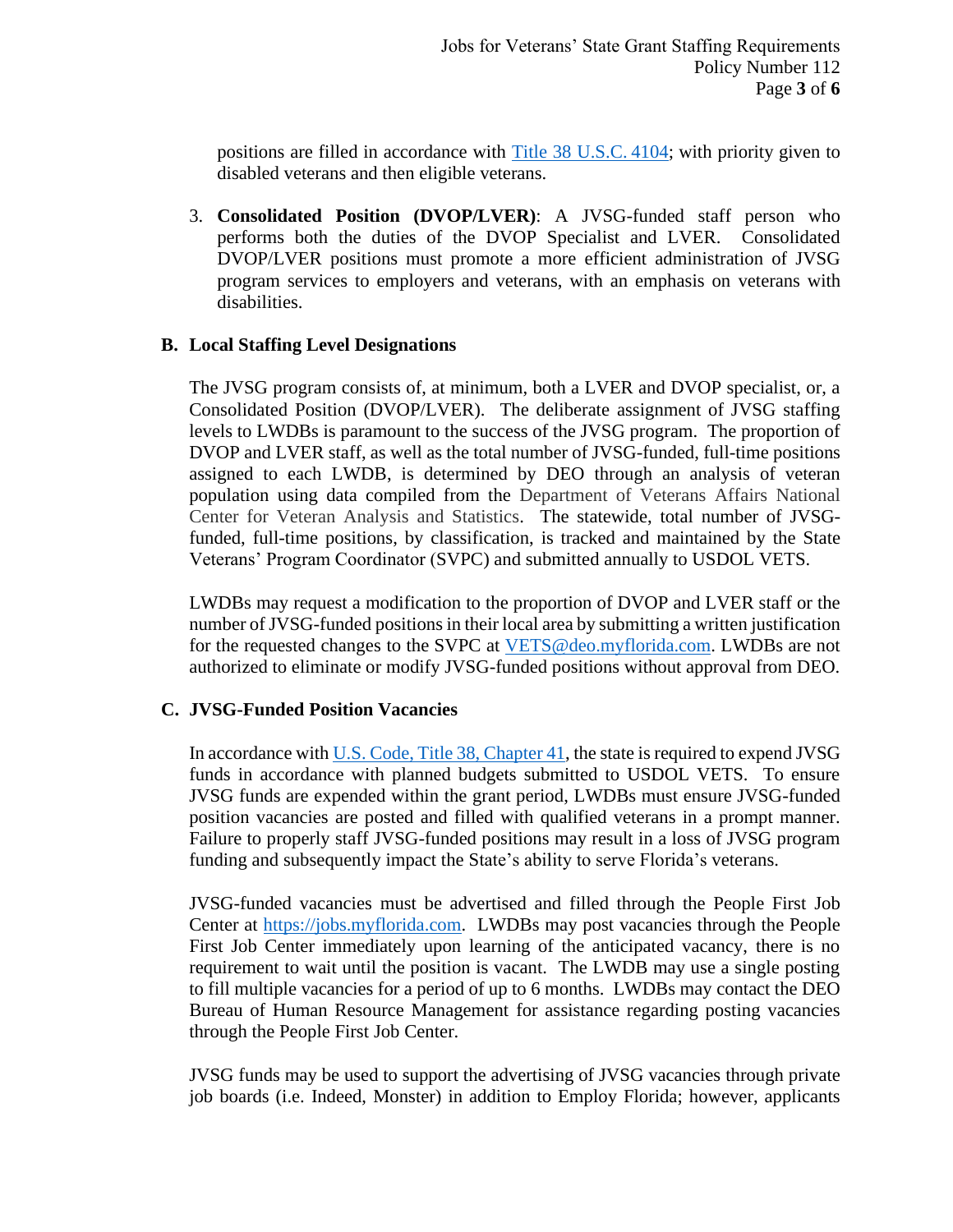must be redirected to apply through the People First Job Center. Cross-advertising may increase the pool of qualified veteran candidates and allow greater flexibility with regards to the nomenclature of the position title.

LWDBs must ensure JVSG-funded positions are filled with a qualified veteran by submitting a completed hiring package to DEO within 50 days of the position becoming vacant. LWDBs who are unable to meet this timeline must provide notification to the SVPC with written justification for any foreseen delay in filling the vacancy within 25 days of the position becoming vacant. Notifications may be sent to the SVPC via email at [VETS@deo.myflorida.com.](mailto:VETS@deo.myflorida.com) The SVPC may provide written approval for any delay in filling vacancies for extenuating circumstances, if deemed appropriate by DEO.

### **D. Pass-Through Funding**

JVSG funds are awarded to pay for specialized staff that provide services to veterans and other eligible persons. DEO is required to provide USDOL VETS a quarterly analysis to ensure the majority of JVSG expenditures are used to support salaries for personnel and fringe benefits.

Pass-through funding is issued to LWDBs in a manner which ensures DEO remains in alignment with JVSG requirements. If a LWDB is not receiving sufficient pass-through funding to support the fair share cost of JVSG staff, they may submit a written request for additional funding to [VETS@deo.myflorida.com.](mailto:VETS@deo.myflorida.com) Upon review and approval by the SVPC and [DEO's Bureau of Financial Management,](http://www.floridajobs.org/grants-management/grants-management/lwdb-grant-resources) additional funds may be issued.

Pass-through funding provided by JVSG to LWDBs must be expended in accordance with federal cost principles outlined in [2 CFR 200, Subpart E.](https://www.ecfr.gov/cgi-bin/text-idx?SID=69119afacfccc9af0777fafbfd774c09&mc=true&node=pt2.1.200&rgn=div5#sp2.1.200.e) LWDBs who have specific questions regarding allowability of specific costs should contact DEO's Bureau of Financial Management for assistance.

#### **E. National Veterans' Training Institute Mandatory Training**

All JVSG-funded staff must attend a mandated training offered by the National Veterans' Training Institute (NVTI) located in Dallas, Texas and administered by Management Concepts, Inc. This training must be completed within 18 months of the position start date. All costs for training, to include travel and lodging, are provided for by the JVSG. The SVPC will coordinate with individual LWDBs to schedule NVTI training for JVSG-funded staff.

**Note**: Training opportunities through NVTI are available for LWDB Executive Directors, career center managers, and other relevant non-JVSG staff, as approved by the DOL VETS State Director and the requestor's management. If approved, all costs for training, to include travel and lodging, are provided for by the JVSG. A full list of available trainings is located at [https://www.nvti.org/Training/Class-Descriptions.](https://www.nvti.org/Training/Class-Descriptions) To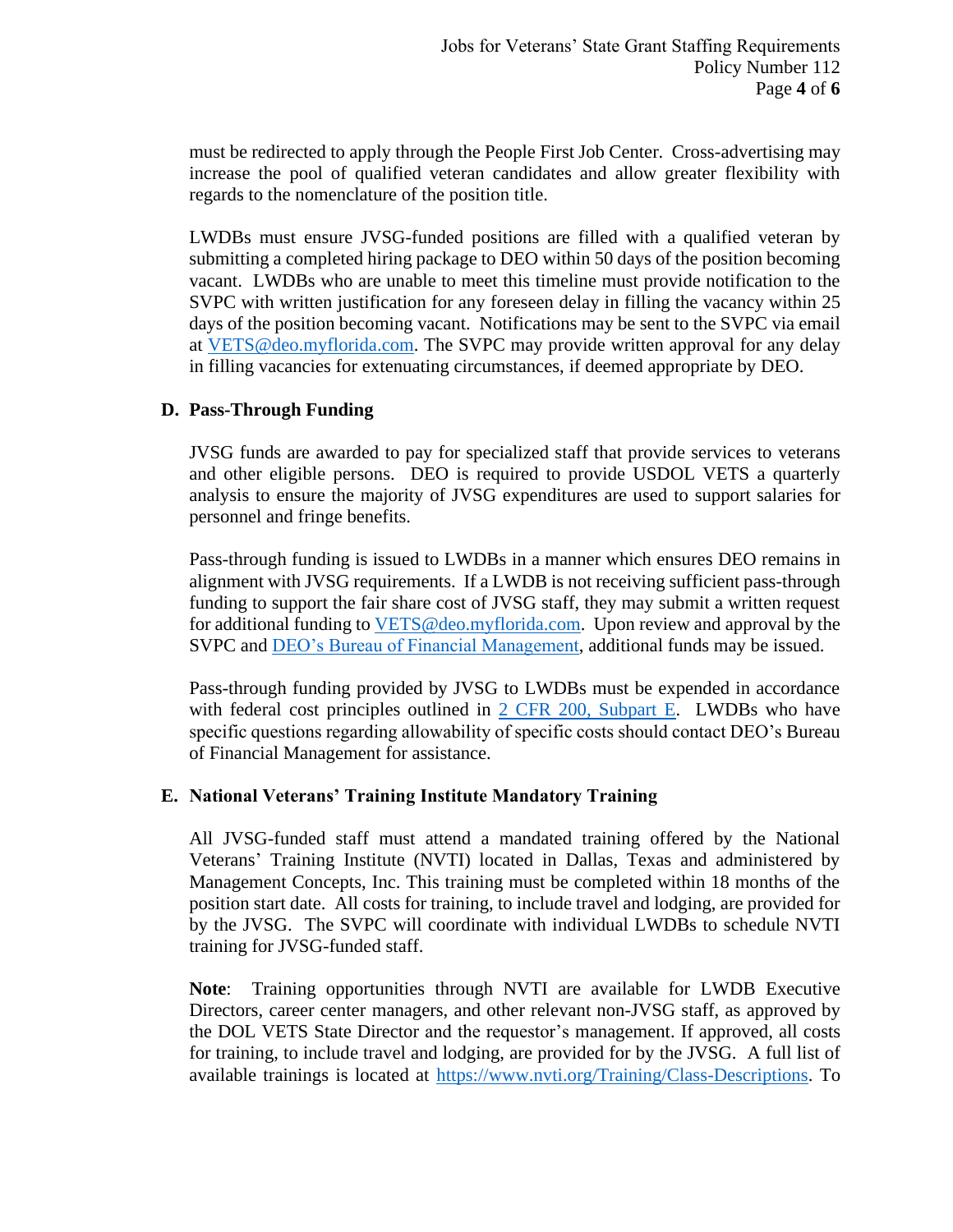request training for non-JVSG staff, LWDBs must submit a NVTI Training Application Form (Attachment A) to the SVPC by email at [VETS@deo.myflorida.com.](mailto:VETS@deo.myflorida.com)

## **F. Monitoring**

Local JVSG programs must be monitored annually for compliance with state and federal requirements by DEO. DEO will monitor the requirements outlined in this policy and local operating procedures. Additionally, LWDBs must establish local monitoring policies and procedures that include, at minimum:

- a) The duties assigned to DVOP specialists and LVER staff by the LWDB;
- b) The way DVOP specialists and LVER staff are integrated into the LWDB's employment service delivery system; and
- c) Local monitoring procedures for implementation of this policy.

# **V. DEFINITIONS**

**Disabled Veteran -** A veteran who is entitled to compensation (or who but for the receipt of military retired pay would be entitled to compensation) under laws administered by the Secretary, or a person who was discharged or released from active duty because of a serviceconnected disability.

**Eligible Spouse -** Spouse of any of the following:

- a) Any veteran who died of a service-connected disability;
- b) Any member of the Armed Forces serving on active duty who, at the time of application for the priority, is listed in one or more of the following categories and has been so listed for a total of more than 90 days:
	- i. Missing in action;
	- ii. Captured in line of duty by a hostile force; or
	- iii. Forcibly detained or interned in line of duty by a foreign government or power;

**Eligible Veteran -** A person who:

- a) Served on active duty for a period of more than 180 days and was discharged or released therefrom with other than a dishonorable discharge;
- b) Was discharged or released from active duty because of a service-connected disability;
- c) As a member of a reserve component under an order to active duty pursuant to section  $12301(a)$ , (d), or (g),  $12302$ , or  $12304$  of title 10, served on active duty during a period of war or in a campaign or expedition for which a campaign badge is authorized and was discharged or released from such duty with other than a dishonorable discharge; or